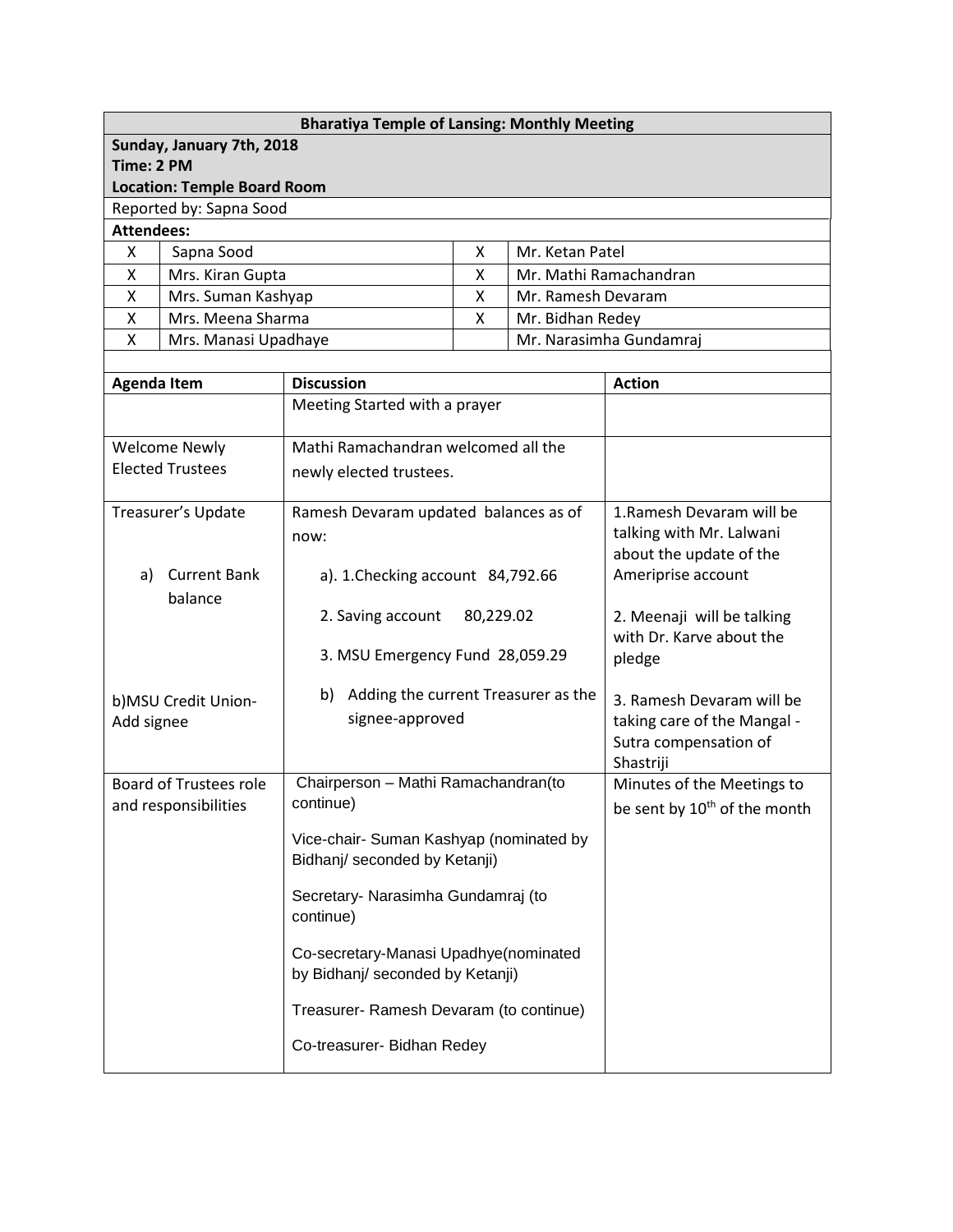| Forming various | 1). Finance Committee                          | 1. | Every committee while     |
|-----------------|------------------------------------------------|----|---------------------------|
| Committees      | Chairperson: Ramesh Devaram                    |    | corresponding need to     |
|                 |                                                |    | send a copy to Mathi      |
|                 | Co-chair: Bidhan Redey                         |    | Ramachandran              |
|                 |                                                | 2. | All committees need to    |
|                 | Manasi Upadhye                                 |    | meet up in January and    |
|                 | 2). Religious Activities:                      |    | get their roles assigned  |
|                 |                                                |    | or plan of action         |
|                 | Chairperson: Sapna Sood                        | 3. | Mathiji to find out and   |
|                 |                                                |    | update the names of the   |
|                 | Co-chair: Suman Kashyap                        |    | constitution committee    |
|                 | Meena Sharma & Mathi Ramachandran              |    | 4. Auditor and Election   |
|                 |                                                |    | Committee to be formed    |
|                 | 3). Maintenance Committee:                     |    | by March end              |
|                 |                                                | 5. | Ramesh Devaram will       |
|                 | Chairperson: Ketan Patel                       |    | talk with Mr. Bhadwar     |
|                 | Co-chair: Bidhan Redey                         |    | about accepting the role  |
|                 |                                                |    | of auditor for the Temple |
|                 | Sapna Sood                                     | 6. | Ramesh will also look     |
|                 | 4). Fundraising Committee:                     |    | into W2 by January 31st   |
|                 | Chairperson: Narasimha Gundamraj               |    |                           |
|                 | Co-chair: Suman Kashyap                        |    |                           |
|                 | Bidhan Redey & Mathi Ramachandran              |    |                           |
|                 | 5). Priest Committee:                          |    |                           |
|                 | Chairperson: Kiran Gupta                       |    |                           |
|                 | Co-chair: Manasi Upadhye                       |    |                           |
|                 | Ketan Patel, Suman Kashyap & Ramesh<br>Devaram |    |                           |
|                 | 6). Youth Committee:                           |    |                           |
|                 |                                                |    |                           |
|                 | Chairperson: Manasi Upadhye                    |    |                           |
|                 | Co-chair: Narasimha Gundamraj                  |    |                           |